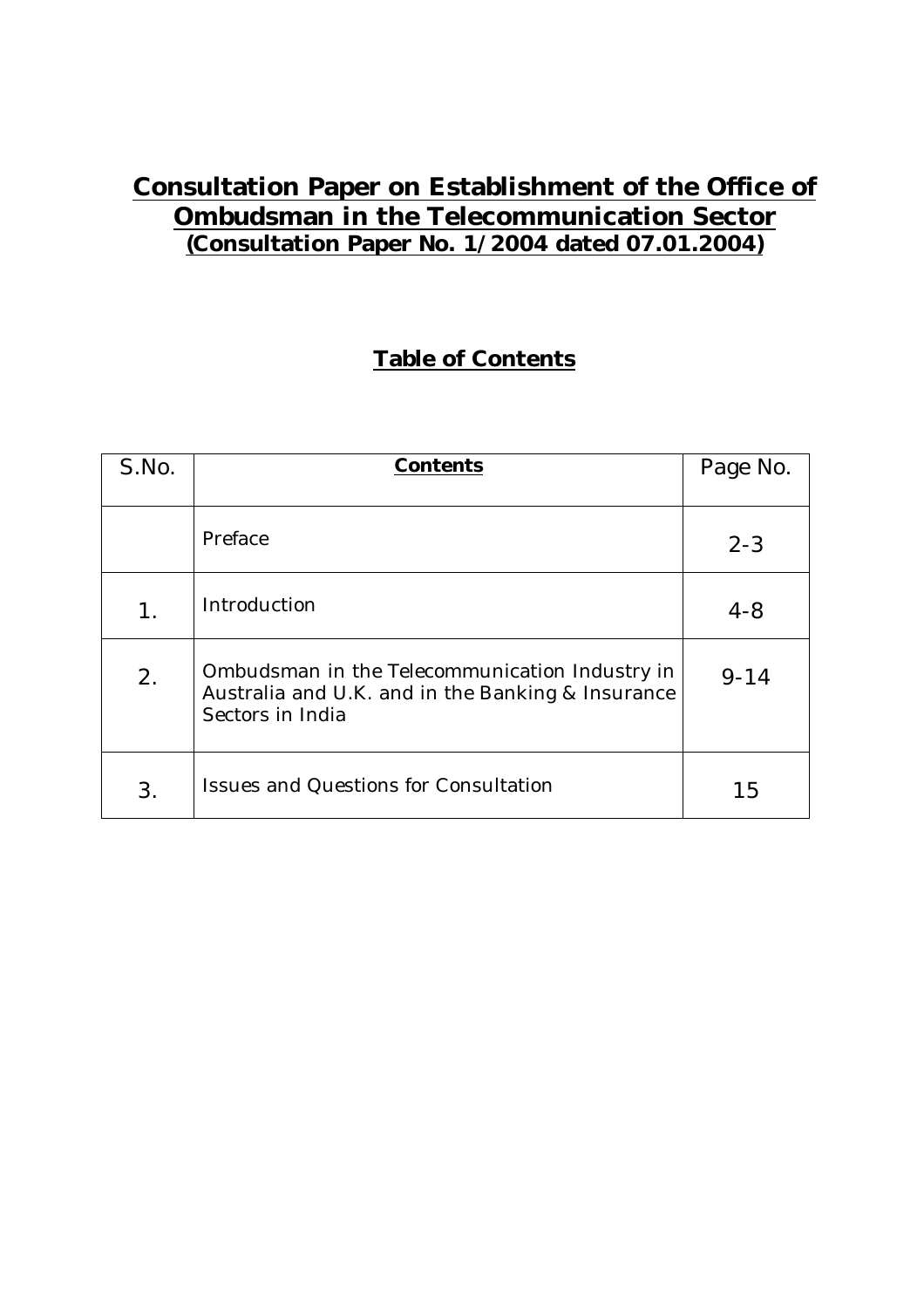#### **PREFACE**

1. Telecommunications had traditionally been a voice communication service, managed by government or Public Sector Enterprises. The dominant role acquired by telecommunications in the global business management and its effect on national economies has seen this service develop as a vital backbone and utility service for business and industry. In fact, this service itself now stands transformed into a full-fledged industry. The telecommunication business is, therefore, the world over, increasingly governed by industrial and competition norms. Free markets and open and fair competition are almost universally accepted as the ideal means to facilitate growth of communication services, with competition acting as a catalyst to bring down costs and improve efficiency and quality of service.

2. The National Telecom Policy of 1994 recognised the need for private investment and the association of the private sector to bridge the resource gap as also to meet the rapidly growing demand for telecommunication service. The policy also recognised that in order to implement the new telecom policy, suitable arrangements would have to be made to protect and promote the interests of consumers and ensure fair competition. The New Telecom Policy 1999 went further and provided a framework for increased competition.

3. With the opening up of telecom sector to competition with licences for a number of services being granted, the telecommunication sector has seen a tremendous growth in the recent past both in terms of number of operators and subscriber base. Alongwith the growth, there are, of course, problems for the stakeholders, including the consumers.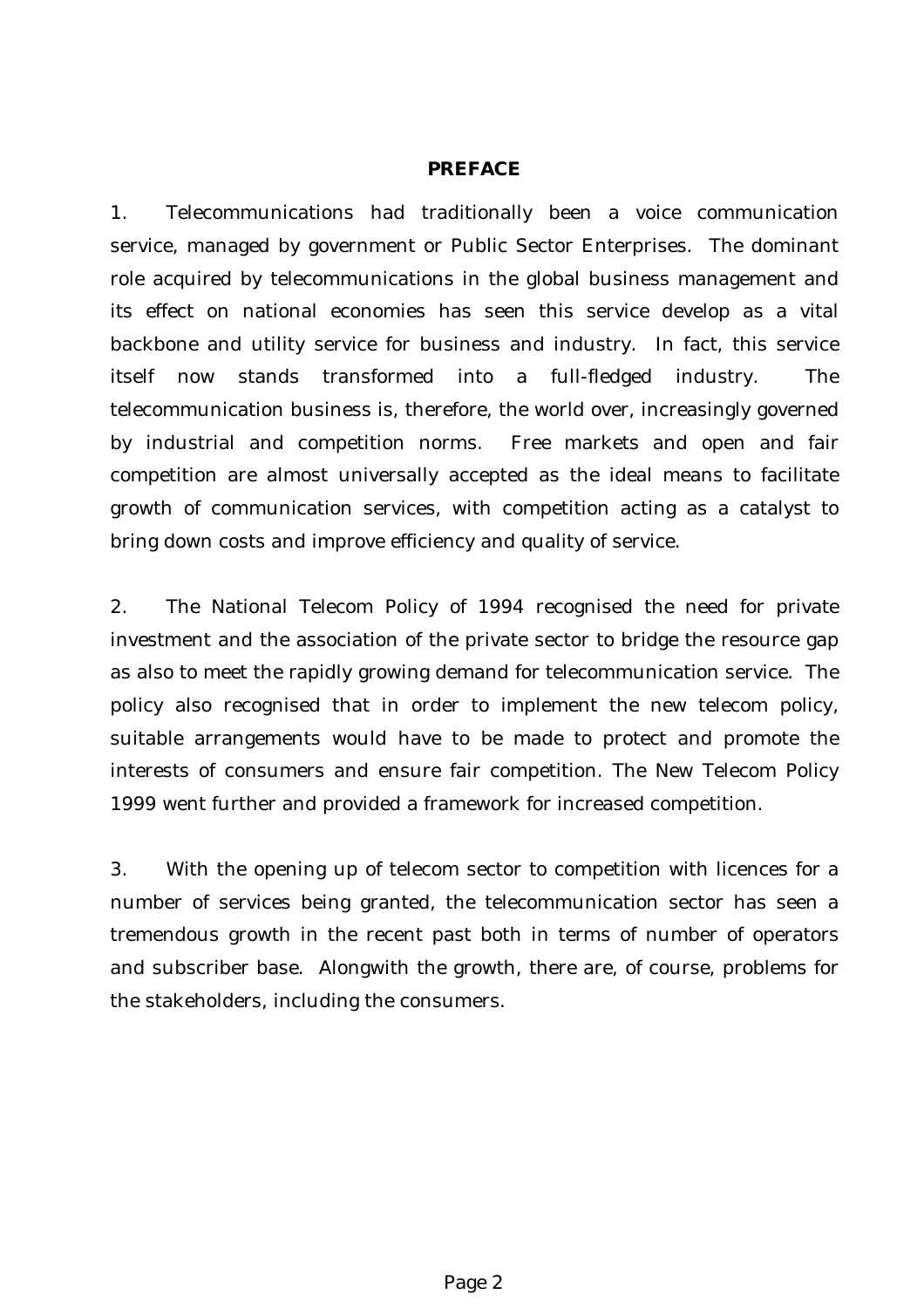4. The TRAI Act does not explicitly fix the responsibility to redress consumer grievances on TRAI. The Act, however, provides that TRAI shall lay down standards of quality of service to be provided by the service providers and ensure the quality of service and conduct the periodical survey of such service provided by the service providers so as to protect interest of the consumers. Though there is no system in place in TRAI to redress individual consumer complaints (which are to be addressed by consumer courts/ fora), or disputes between service providers and group of consumers (which are to be addressed by TDSAT), TRAI keeps on receiving complaints from the general public both pertaining to the problems of individuals as well as of generic nature. It is, therefore, evident that, there is a need to establish an internal mechanism like in other sectors such as insurance and banking, to deal with individual consumer grievances. One way of doing this is through establishment of an office of Ombudsman for the telecom sector.

5. I am quite hopeful that this paper would provide the necessary platform for discussing this important issue and would enable us to make significant improvement in the orderly growth of telecommunication sector taking account of the interests of both service providers as well as consumers of telecommunication services, as envisaged in the TRAI Act of 1997. The consultation paper has already been placed on TRAI's website ([www.trai.gov.in\)](http://www.trai.gov.in/).

6. I request that written comments on this consultation paper please be furnished to Secretary, TRAI by 30th January, 2004. For any further clarification on the matter, Secretary, TRAI or Advisor (A&L) may be contacted at [trai07@bol.net.in](mailto:trai07@bol.net.in) (Ph. No. (0) 11-26167448) or [trai@del2.vsnl.net.in](mailto:trai@del2.vsnl.net.in) (Ph. No. (0) 11-26101852) respectively.

Sd/-

**New Delhi. (Pradip Baijal) Dated 7th January, 2004. Chairman, TRAI**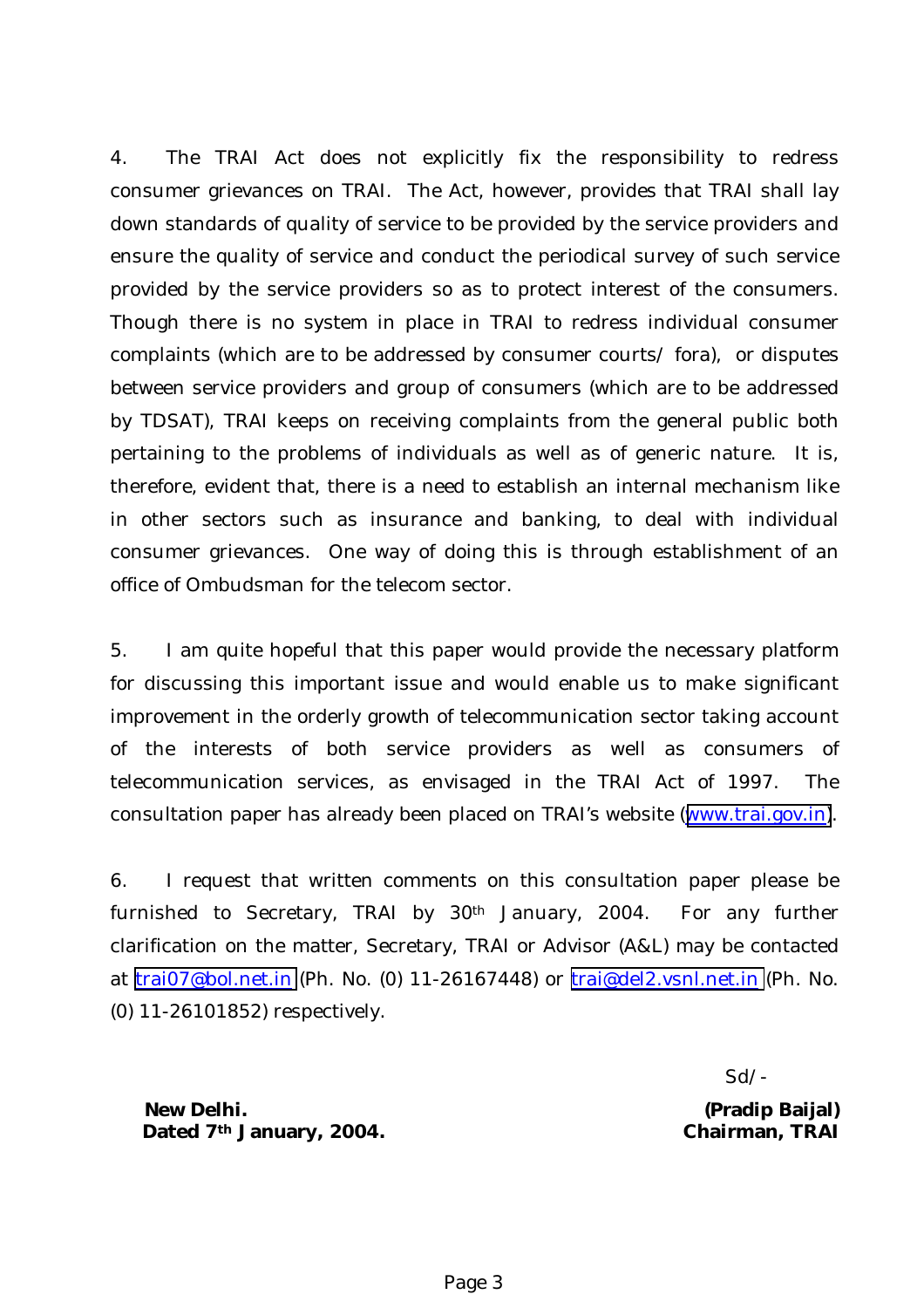#### **CHAPTER 1**

#### **INTRODUCTION**

 In the early 90s there was a shift in the economic policy of the Government of India. One of the initiatives under the new economic policy was to improve India's competitiveness in the global market and rapid growth of exports. Another element of the new economic policy was to attract foreign direct investment and also to stimulate domestic investment. During the same period it was also felt that telecommunication services of world class quality was of utmost necessity for the success of new economic policy and that it should be accorded high degree of priority in the Government. With this aim in view, the sector was liberalised and private companies were allowed to enter this service sector. This entry also facilitated increase in the level of investment in the sector; and such an increase was badly needed. This became possible only with the participation of private companies in the sector.

1.2 With the private companies and Government companies sharing markets of various services in the telecom sector, necessity of an independent regulator to regulate the activities of this sector was felt. Accordingly, Telecom Regulatory Authority of India (TRAI) came into existence in the year 1997 through an Act of Parliament, which was subsequently amended in the year 2000. Under the provisions of this Act, the TRAI is vested with certain powers and functions. By virtue of the provisions of sub-clause (v) of Clause(b) of Sub-Section (1) of Section 11 of TRAI Act, 1997, TRAI is supposed to:

"(v) lay-down the standards of quality of service to be provided by the service providers and ensure the quality of service and conduct the periodical survey of such service provided by the service providers so as to protect interest of the consumers of telecommunication service;"

1.3 In view of this mandate and in exercise of powers conferred upon it, under Sub-Section(1) of Section 36 read alongwith Sub-Section (v) of Clause (b) of Sub-Section (1) of Section 11 of TRAI Act, 1997 as amended in the year 2000, the TRAI came out with two Regulations namely,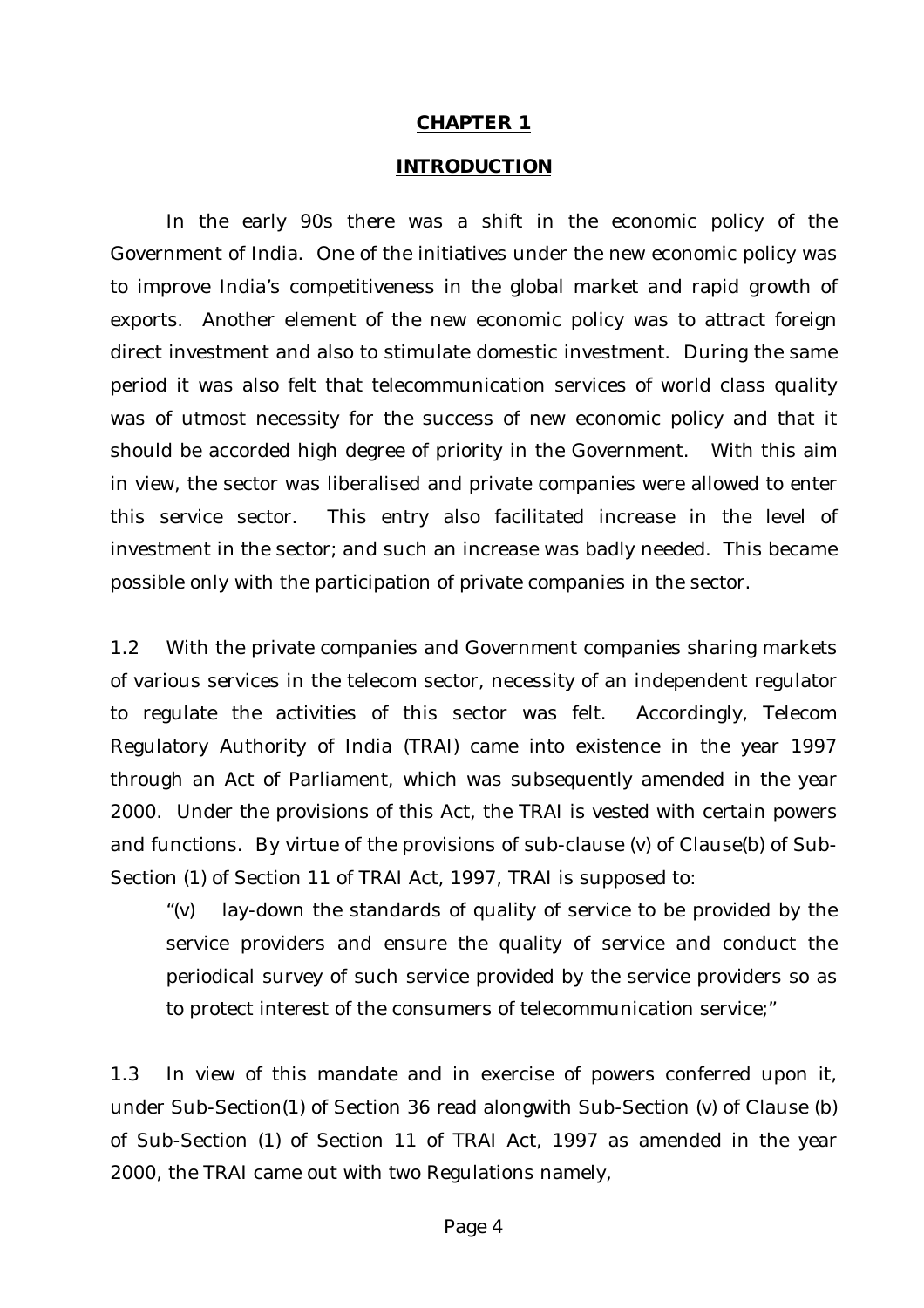- (i) Regulation on Quality of Service of Basic and Cellular Mobile Telephone Service, 2000 (2 of 2000) on 5th of July, 2000;
- (ii) Regulation on Guidelines for Registration of Consumer Organisations/ Non-Government Organisations (NGOs) and their interaction with TRAI, 20001 (1 of 2001)

1.4 As per the Act, Telecom Disputes Settlement and Appellate Tribunal (TDSAT) has been given the responsibility of dispute resolution. Section 14 of the Act reads as follows:

"14. Establishment of Appellate Tribunal

 The Central Government shall, by notification, establish an Appellate Tribunal to be known as the Telecom Disputes Settlement and Appellate Tribunal to –

(a) adjudicate any dispute -

- (i) between a licensor and a licensee;
- (ii) between two or more service providers;
- (iii) between a service provider and a group of consumers;

PROVIDED that nothing in this clause shall apply in respect of matters relating to –

- (A) the monopolistic trade practice, restrictive trade practice and unfair trade practice which are subject to the jurisdiction of the Monopolies and Restrictive Trade Practices Commission established under sub-section (1) of section 5 of the Monopolies and Restrictive Trade Practices Act, 1969 (54 of 1969);
- (B) the complaint of an individual consumer maintainable before a Consumer Disputes Redressal Forum or a Consumer Disputes Redressal Commission or the -National Consumer Redressal Commission established under section 9 of the Consumer Protection Act, 1986 (68 of 1986);
- (C) the dispute between telegraph authority and any other person referred to in sub-section (1) of section 7B of the Indian Telegraph Act, 1885 (13 of 1885).

(b) hear and dispose of appeal against any direction, decision or order of the authority under this Act."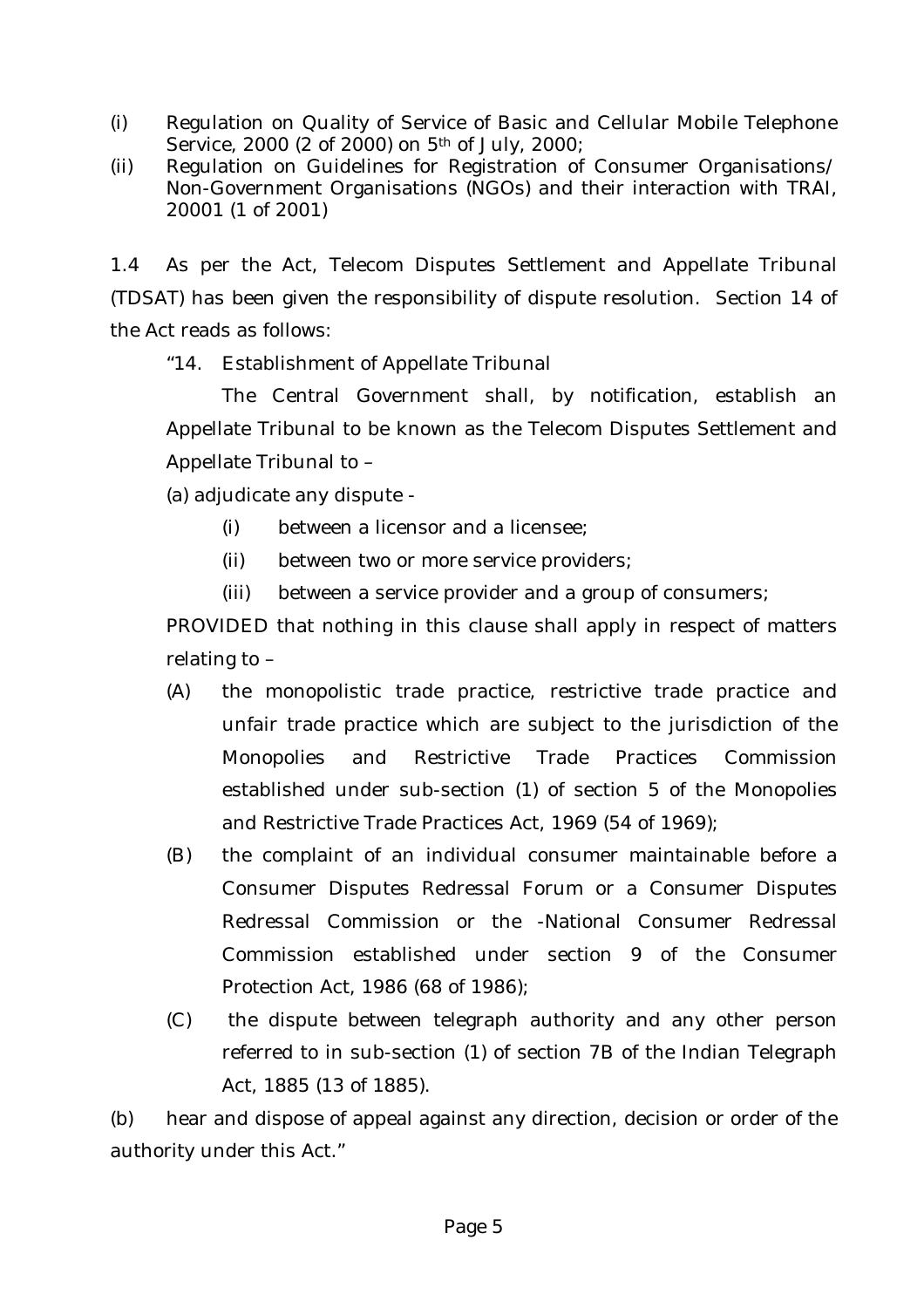It will be clear from the proviso above that individual complaints are addressable to the consumer dispute machinery set up under the Consumer Protection Act, 1986. Under the Act, TRAI is supposed to lay down quality of service standards and TDSAT is supposed to adjudicate disputes between a service provider and a group of consumers.

1.5 Under the Regulation on Quality of Service of Basic and Cellular Mobile Telephone Service, 2000, various parameters to achieve high quality of basic and mobile services were defined. Even the benchmarks for various parameters defined under this Regulation were also prescribed in the Regulation. By virtue of these parameters and benchmarks, service providers in the telecom sector were expected to achieve certain levels of performance within the prescribed time frame. In order to ensure that service providers are really achieving these levels of performance, M/s International Market Research Bureau (IMRB), an independent survey agency was appointed by TRAI. The basic task assigned to this agency was to audit the data furnished by the service providers to TRAI and also to conduct survey of the levels of performance of the service providers on the date of survey. Under these directions from TRAI, this agency continued its work for a period of one year and furnished reports on quality of service on a quarterly basis. The reports of the agency were published from time to time by TRAI in order to create quality consciousness amongst the service providers as well as the consumers of telecommunication services. This survey also promoted encouraging levels of competitiveness and consciousness amongst the service providers for achieving a high level of performance for the ultimate benefit of the consumers. Recently M/s IMRB has been hired again by TRAI to conduct another round of survey. However, this time some of the parameters have been re-defined and some new parameters have been added to the list of already existing parameters. Some further benchmarking within these parameters was also done in order to effectively measure the quality of service. This round of survey is currently on.

1.6 By virtue of the Section 11 of the TRAI Act and the 'Regulation on Guidelines for Registration of Consumer Organisations/ Non-Government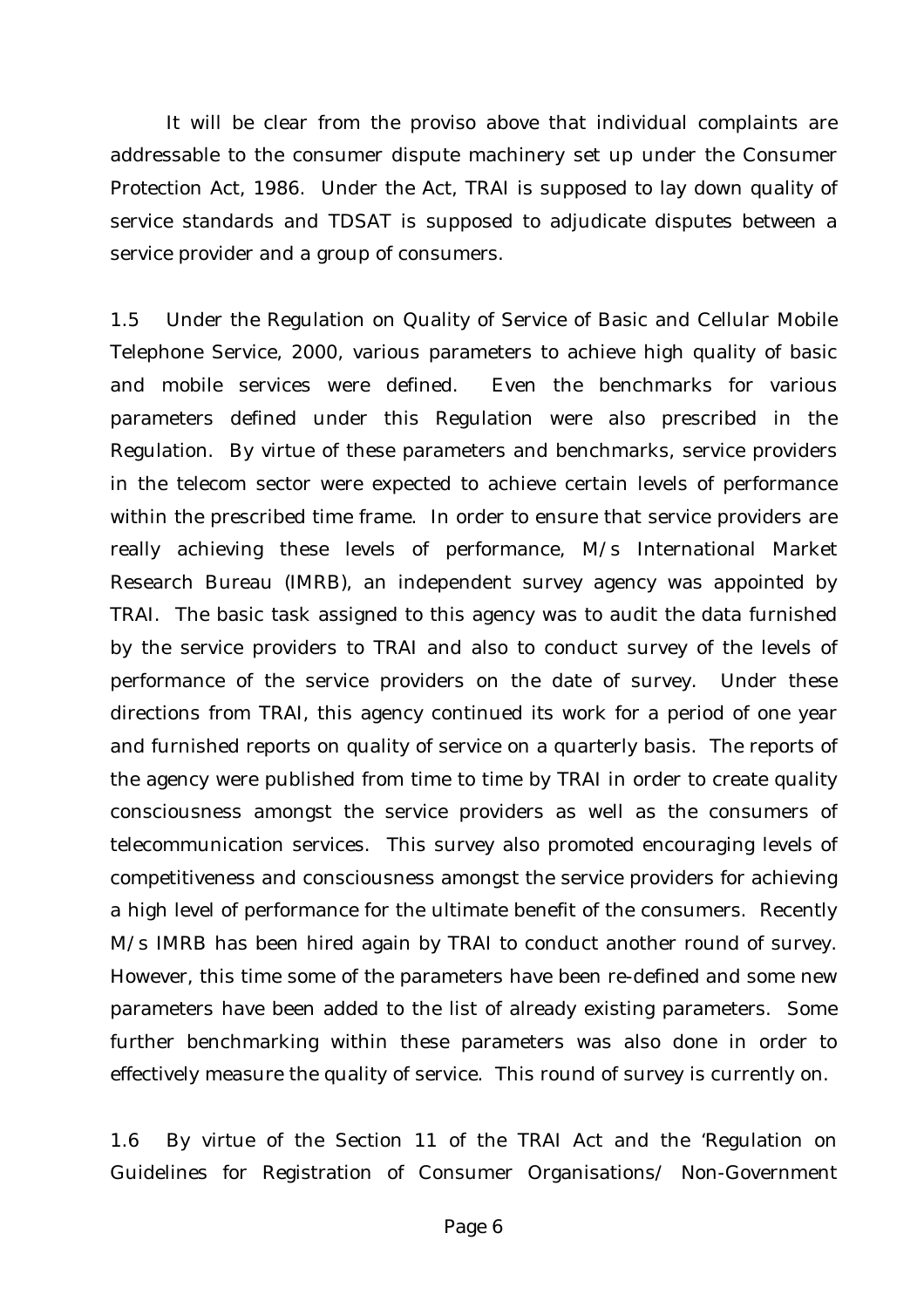Organisations (NGOs) and their interaction with TRAI, 2001', certain consumer organisations/NGOs were registered with TRAI on the basis of certain rules governing the registration. By and large, consumer organisations/NGOs with sufficiently long background in the telecom sector, were permitted to be registered with TRAI. The Authority (TRAI) interacts with these organisations on regular basis and at least twice in a year. In the past, during nearly 3 years of the existence of this Regulation, a number of workshops, seminars and interactions have been organised for building up the capacity of these organisations. This was done with a view to creating awareness of the intricacies of the telecom sector amongst the consumers. During this process some information was also shared with these organistions so that they become worthwhile partners in our drive to provide high quality telecom services in the country.

- 1.7 With the mandate available under the TRAI Act, so far the Authority has been able to put in place the Regulations referred to in para 1 above. However, these Regulations are of no help either to the regulator or to the Department concerned for addressing the individual complaints of the consumers. Under provisions of TRAI Act, neither the Telecom Regulatory Authority of India (TRAI) nor the Telecom Disputes Settlement and Appellate Tribunal (TDSAT) have the powers to adjudicate/address individual consumer complaints. The fora available for redressal of the grievances and settlement of complaints of individuals are :
	- (i) The Indian Telegraph Act, 1885, which provides for appointment of arbitrators to go into complaints and grievances;
	- (ii) The Consumer Protection Act, 1986, which was enacted to look into complaints from consumers.
- 1.8 The process laid down in the Indian Telegraph Act, 1885 is quite an involved one and there is a long period of wait before a decision is handed down to the consumer. The appointment of an arbitrator gets delayed and this puts off many a consumer from seeking redressal. While Consumer Courts set up under the Consumer Protection Act, 1986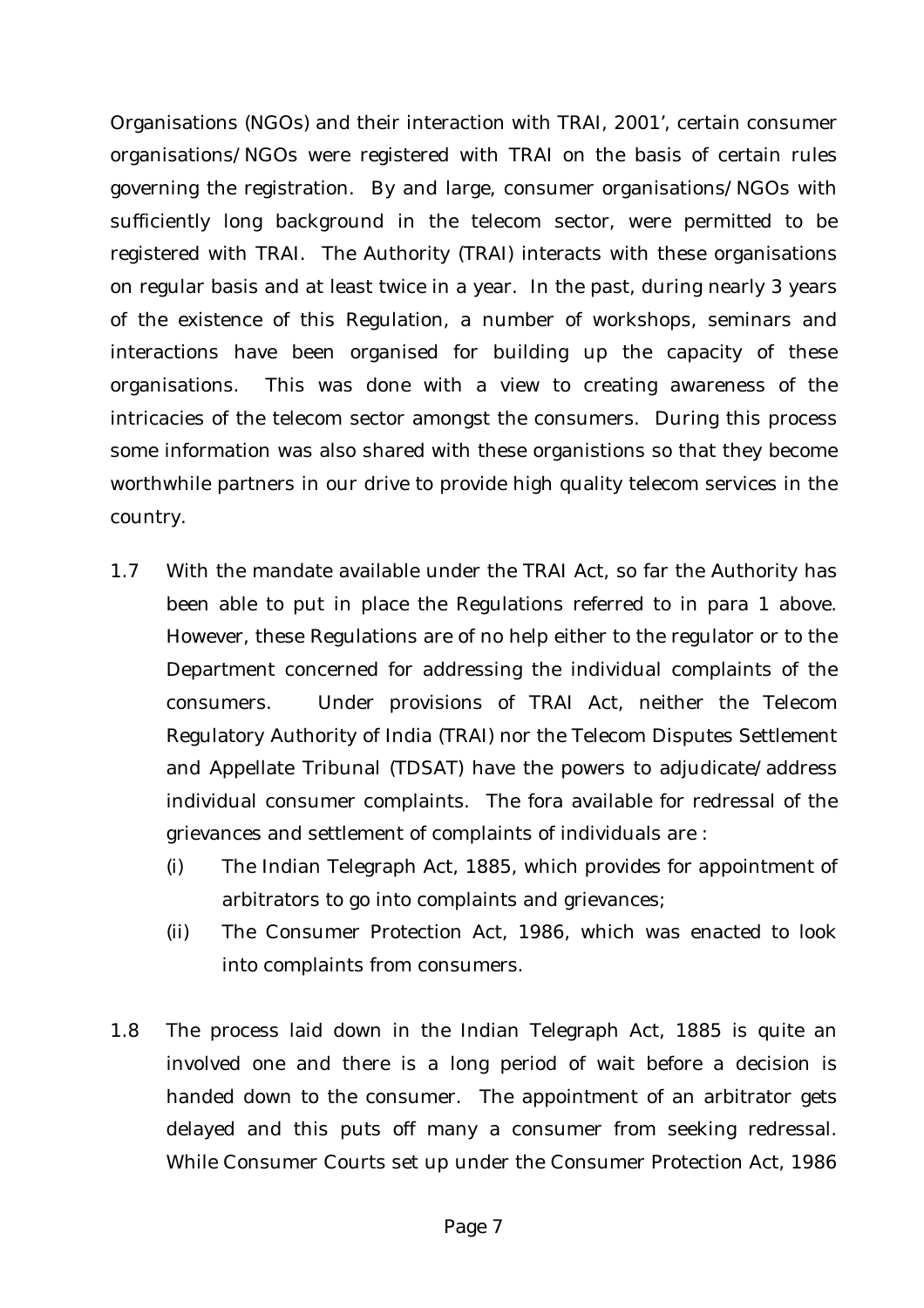are vested with powers to hear consumer complaints and settle disputes, but it is advisable to create a machinery in the multi-operator environment, that complaints can be redressed without approaching the Consumer Court. If, however, a subscriber is not satisfied with the redressal, he can always approach the Consumer Court.

1.9 It would not be wholly correct to say that a mechanism for redressal of consumer grievances within the telecom sector is wholly missing. As per the instructions of the Ministry of Telecommunications and IT, the Bharat Sanchar Nigam Limited (BSNL) and Mahanagar Telephone Nigam Limited (MTNL) have formed Telephone Adalats in Telecom Circles and Districts as an internal arrangement for settling the customers' grievances. The scope of Telecom Adalats cover all telecom services provided and billed by the respective Telecom Circles / Districts. The Telecom Adalats at the Circle level are headed by the Chief General Manager (CGM) and that at the District level are headed by the concerned Secondary Switching Area (SSA) head. The Adalats headed by CGMs can also consider the cases of appeals against the decisions of Adalats chaired by SSA head and the cases, which are not individual but have a repercussion in whole of the Circle. CGMs are to hold Adalats once in three months and the SSA heads, once in two months. The information of holding Adalats by CGM and SSA head are to be given wide publicity through local newspapers and electronic media. The concerned MP and MLAs are also to be intimated in advance. The decision of Adalat is to be a speaking order. The Adalat conducted by the CGM should also evaluate the quality of Adalats conducted by his subordinates**.** But this is an internal arrangement of a public sector operator. Similar arrangements do not exist for private sector operators and there appears to be a need of such Adalats for private sector operators also, particularly in view of the fast growing telecom base.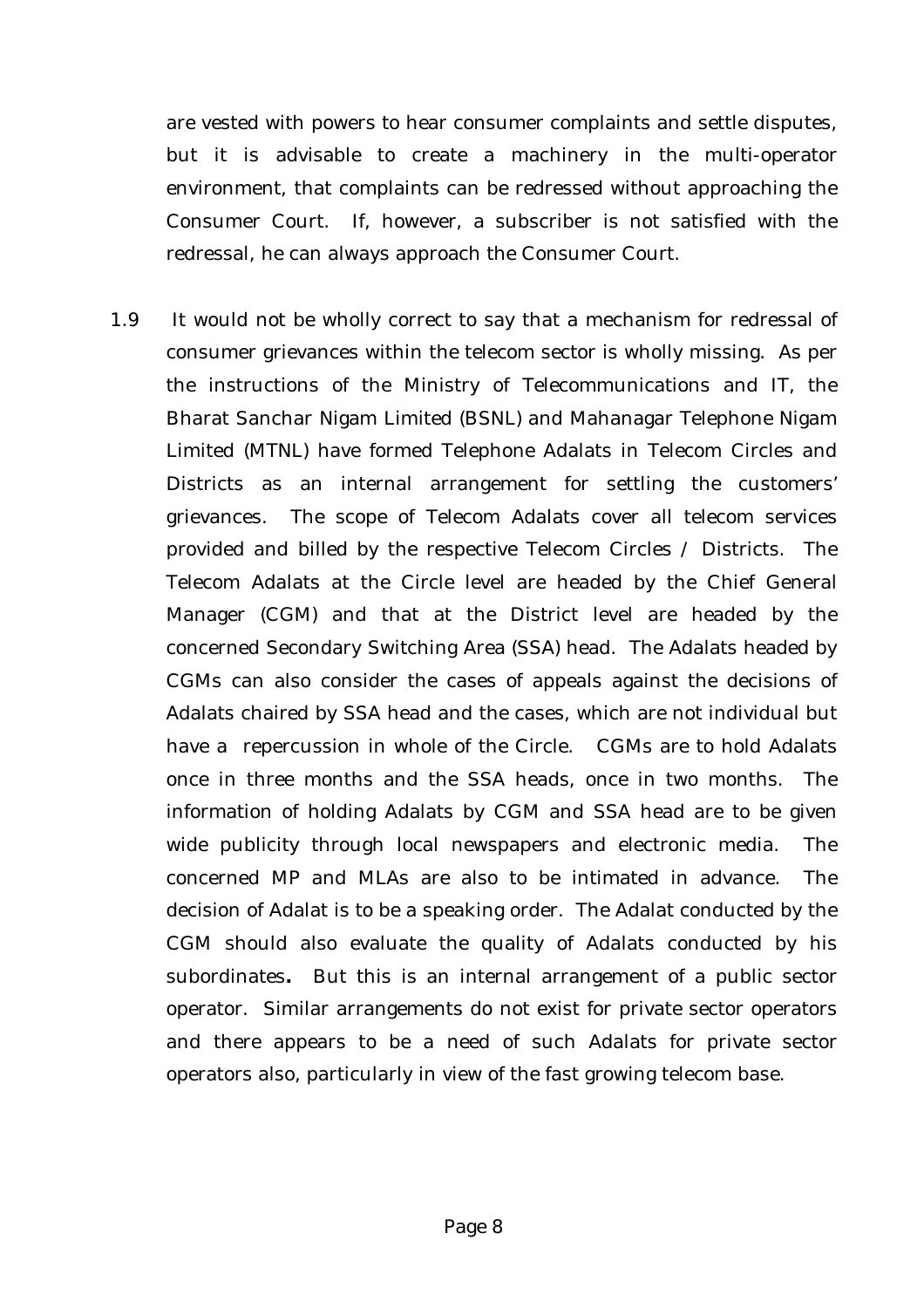#### **CHAPTER 2**

#### **OMBUDSMAN IN THE TELECOMMUNICATION INDUSTRY IN AUSTRALIA AND U.K. AND IN THE BANKING AND INSURANCE SECTORS IN INDIA**

2.1 It would be of relevance to examine the manner of constitution, the powers and functions of the Ombudsman as it exists in the telecom sector in some other countries and in other sectors in India.

#### **Australia**:

2.1.1 The Australian Government had appointed the Telecommunications Industry Ombudsman (TIO) in 1993 as a body independent of the industry, the Government and the consumer organizations. The TIO is governed by a Council and a Board of Directors and is managed by an independent Ombudsman appointed by the Board on the recommendation of the Council. The Council comprise five TIO Member Representatives and five Consumer Representatives, with an independent Chairman. While the Ombudsman has responsibility for the day-to-day operations of the scheme, the Council provide advice to the Ombudsman on policy and procedural matters. The TIO is an industry-funded scheme, deriving its income solely from the members who are charged fees for complaint resolution services provided by the TIO. Members consist of telecommunications carriers, telephone carriage providers and internet service providers. A member is charged complaint handling fees if the TIO receives a complaint from one of its customers. Therefore, the funding system acts as an incentive for members to keep TIO investigations to a minimum by developing and maintaining effective complaint handling and customer service procedures.

2.1.2 The TIO provides a free and independent dispute resolution service to consumers with complaints about their telephones or internet service. The complainant should first try to get the complaint heard and disposed of by the Service Provider, failing which, he can approach the Ombudsman.

2.1.3. The role and powers of the TIO are included in the Telecommunications (Consumer Protection and Service Standards) Act, 1999.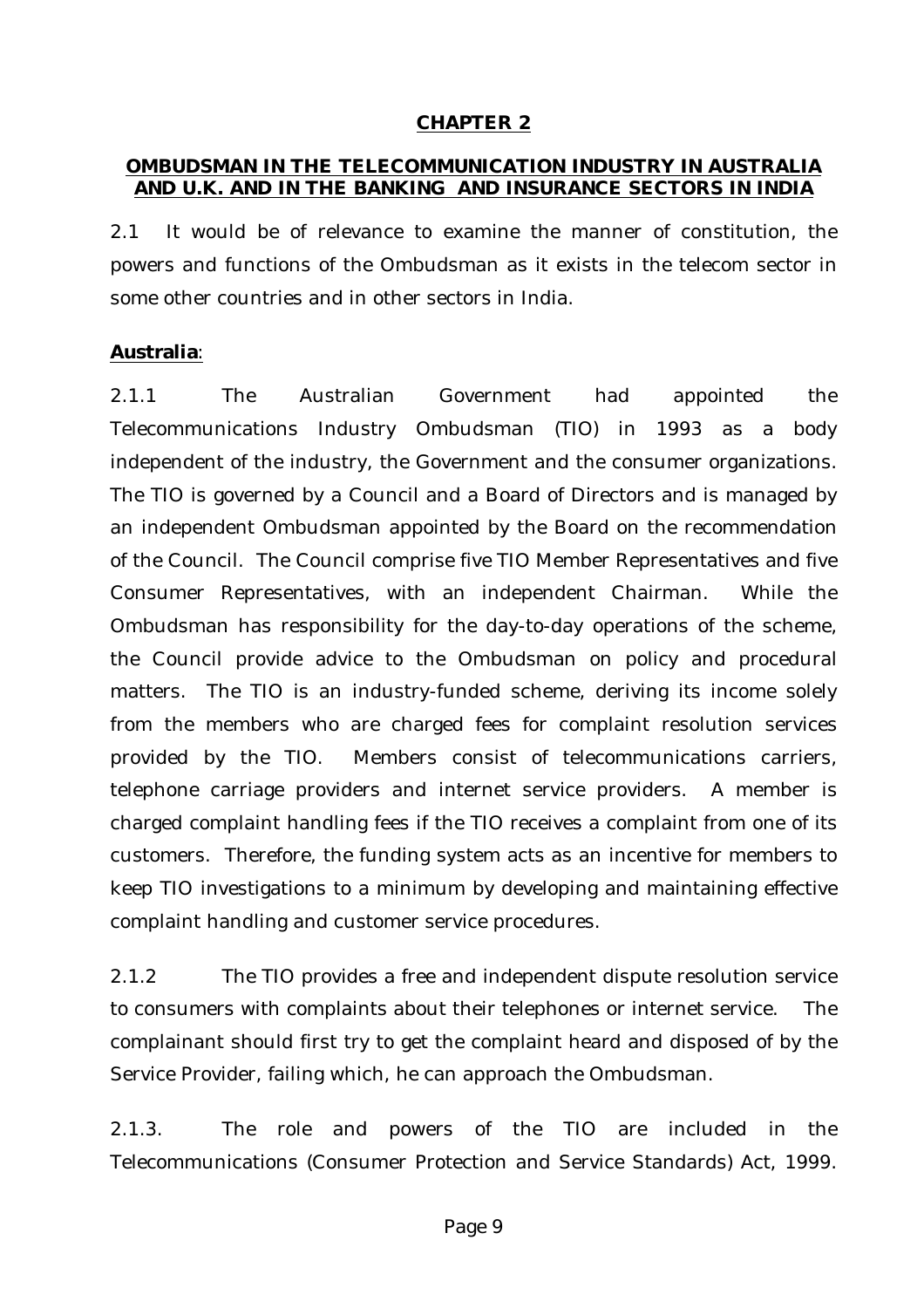The TIO has the authority to make binding decisions up to the level of \$10,000 and these decisions are legally binding upon the telecommunications company.

2.1.4. Jurisdiction of the TIO

The TIO can only investigate a complaint if:

- a) The consumer has given the service provider a reasonable opportunity to address the complaint;
- b) The complaint is made within 12 months of the consumer becoming aware of the circumstances surrounding the complaint. The time limit may be extended by a further 12 months in certain cases;
- c) Legal proceedings have not commenced;
- d) The complaint is made in good faith; and
- e) The complaint type is within the TIO's jurisdiction
- 2.1.5. The TIO has jurisdiction to investigate complaints about:
- a) The standard telephone service
- b) Mobile services;
- c) Internet access;
- d) Pay-phones
- e) Delays in telephone connections;
- f) Printed and electronic White pages;
- g) Fault repair
- h) Privacy
- i) Land access; and
- j) Breaches of the Customer Service Guarantee and Industry Codes of Practice.

2.1.6 The TIO cannot handle complaints concerning:

- a) The setting of tariffs and charges;
- b) Privately-owned telecommunications equipment, other than the rented handset supplied with a basic phone service and mobile handsets sold as a part of a bundled contract;
- c) Cabling, except cabling up to the rented handset;
- d) Business directories;
- e) The 000 emergency service;
- f) Anti-competitive behaviour or restrictive business practices; or
- g) The content of 'information services', eg. 1900 numbers and Internet content.

### **2.2 United Kingdom**:

2.2.1. In U.K., the Communications Act, 2003 sets out the powers of the regulator, **Ofcom** (Office of Communications). It also places a number of duties on public communications providers. One of these duties is the requirement to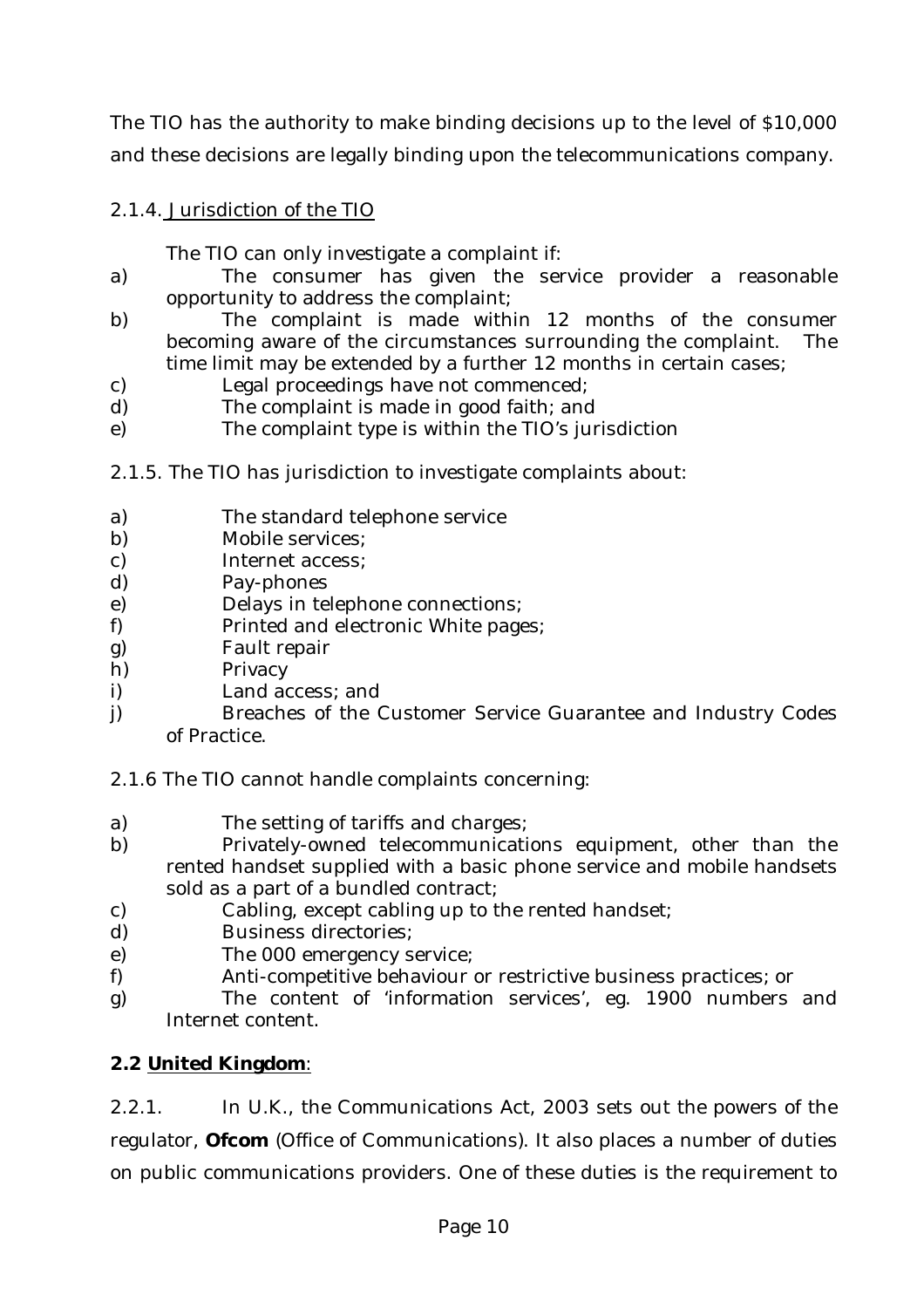have a procedure which is easy to use and free of charge, for sorting out any complaints that may be made against them. It must also be independent of the regulator and the communications industry. The Ombudsman service in UK have been given the seal of approval by Oftel, the UK regulator and the Government as a fair and speedy service for settling consumer complaints. The Telecom Ombudsman, known as **Otelo** has been operating since January 2003. Otelo is independent of the communications industry and the regulator. It is managed by a Council, which comprise people who, in most cases are not from the communications industry. The Council's job is to appoint the Ombudsman, keep the service independent, review its performance and recommend any changes that might need to be made in the way the Ombudsman operate. It is funded by its member-companies. It has a member board made up of member companies and independent representatives. The member board makes sure that Otelo is appropriately funded and approves the annual budget.

2.2.2. The Otelo has been offering a first class service since it was launched and has already achieved a number of successes for the consumers

2.2.3. One of the objectives, of establishing the office of Telecommunications ombudsman was to build and maintain the trust of consumers and small businesses by helping them to resolve any disputes with communications providers, which they have not been able to resolve through the provider's normal complaints procedures.

### 2.3. **The Ombudsman in the Indian Scenario**

2.3.1 In India also Ombudsmen have been appointed for several sectors. A proposal for appointment of Ombudsman for Income-Tax sector is under consideration in the Department of Revenue, Ministry of Finance. The Ministry of Finance has appointed an Ombudsman for the Insurance sector. The Reserve Bank of India has also appointed 15 Ombudsmen for the banking sector.

#### **Insurance Sector**: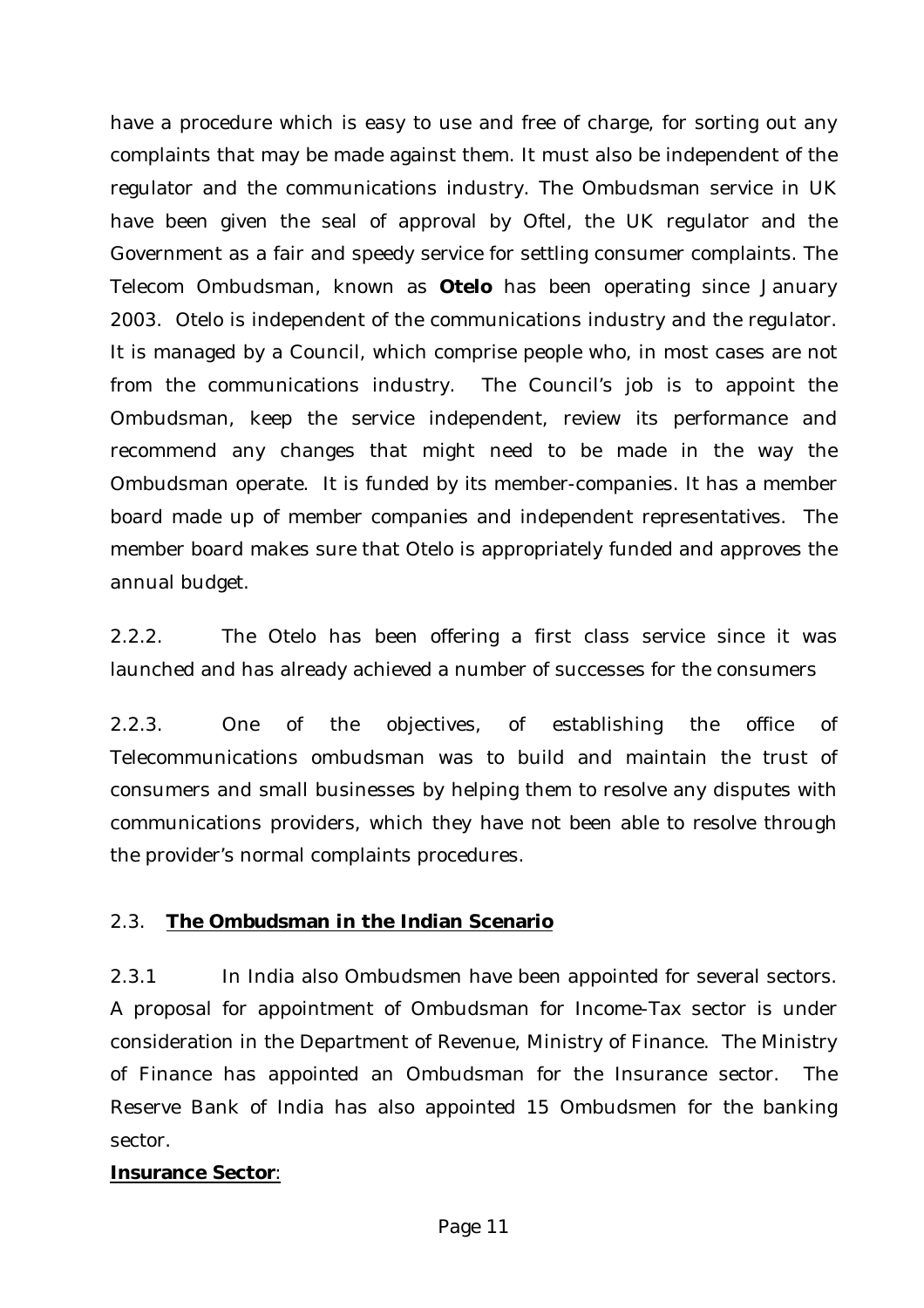2.3.2. In exercise of the powers conferred by Sub-Section (1) of the Section 114 of the Insurance Act, 1938, the Department of Economic Affairs, Ministry of Finance, has notified the Rules, viz. the Redressal of Public Grievances Rules, 1998. These Rules provide for constitution of a Governing Body (GB) of the Insurance Council, which shall consist of one representative from each of the insurance companies, to be represented by Chairman or MD or any one of the Directors of the company. The GB is to formulate its own procedure for conducting its business including the election of the Chairman. The GB is to appoint one or more persons as Ombudsman. The Ombudsman is to be selected from a wider circle including those who have experience or have been exposed to the industry, Civil Service, Administrative Service, etc. in addition to those drawn from the Judicial Service. The Ombudsman is to be appointed by the GB from a panel prepared by a Committee consisting of Chairman of IRDA, two representatives of the Insurance Council and one representative of the Central Government. The territorial jurisdiction of Ombudsman is to be specified by GB. The Ombudsman will have secretarial staff as provided to him by the Insurance Council after consultations with him.

2.3.3. All the expenses on the establishment of Ombudsman and his staff is to be met by the insurance companies who are members of the Insurance Council, in such proportion as may be decided by the GB from time to time. The powers of the Ombudsman include receiving complaints, repudiation of claims by an insurer, any dispute in regard to premium paid or payable in terms of the insurance policy, dispute on legal construction of the policies inso-far as such dispute relate to claims, delay in settlement of claims, non-issue of insurance document to customers after receipt of premium, etc. The recommendations made by the Ombudsman on settlement of complaints through mediation are sent in writing to the complainant and insurer. If the complainant accepts the recommendation, then it is conveyed to the insurance company to comply with the terms of recommendations within 15 days. Where the complaint is not settled by agreement, the Ombudsman passes an award, which he thinks fair in the facts and circumstances of a claim, within a period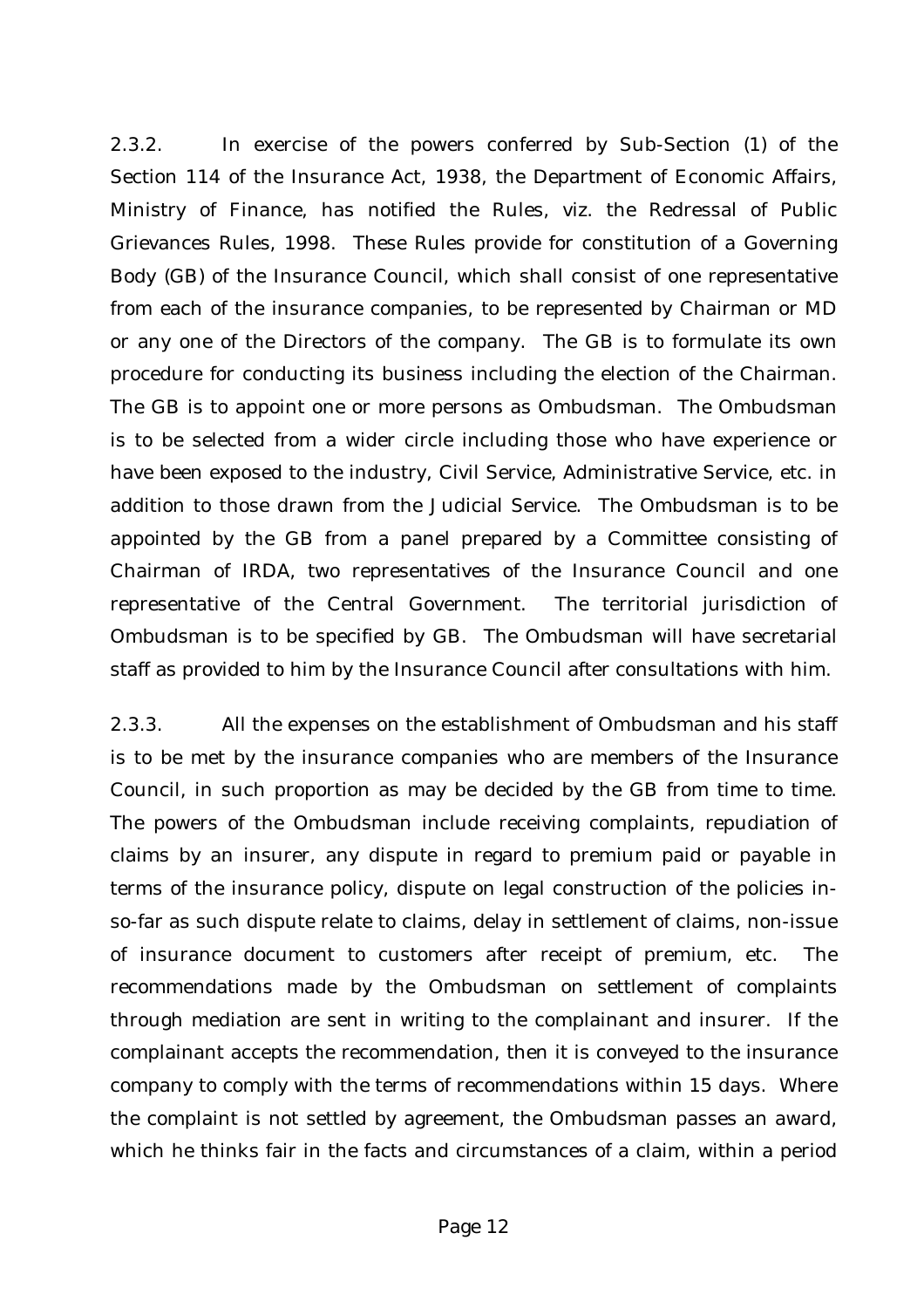of three months of the receipt of the complaint. If the complainant accepts the award, the insurance company has to comply with it within 15 days.

#### 2.3.4 Powers of Ombudsman

- (i) The ombudsman may receive and consider:-
- a) Complaints
- b) Any partial or total repudiation of claims by an insurer;
- c) Any dispute in regard to premium paid or payable in terms of the policy;
- d) Any dispute on the legal construction of the policies in so far as such disputes relate to claims;
- e) Delay in settlement of claims
- f) Non-issue of any insurance document to customers after receipt of premium
	- (ii) The Ombudsman also acts as counsellor and mediator in matters which are within his terms of reference and, if requested to do so in writing by mutual agreement by the insured person and insurance company
	- (iii) The ombudsman's decision whether the complaint is fit and prober for being considered by it or not shall be final.

### **Banking Sector**:

2.3.5. In exercise of the powers conferred by Section 35A of the Banking Regulation Act, 1949, the Reserve Bank of India has formulated "The Banking Ombudsman Scheme 2002" for the banking sector. The Scheme provides that the Reserve Bank of India (RBI), on the recommendations of a Selection Committee of four persons constituted by its Governor, appoint one or more persons as Banking Ombudsman (BO). The Selection Committee comprise all the three Deputy Governors of RBI and the Additional Secretary (Financial Sector), Department of Economic Affairs. The remuneration and other perquisites payable to a BO is to be determined by RBI from time to time and is to be borne by the banks in such proportion and in such manner as may be determined by RBI. Complaints on matters relating to deficiency in banking service, loans and advances, etc. may be filed with the BO having the jurisdiction. The BO may require the bank named in the complaint to furnish the factual information of the documents, issue notices to the concerned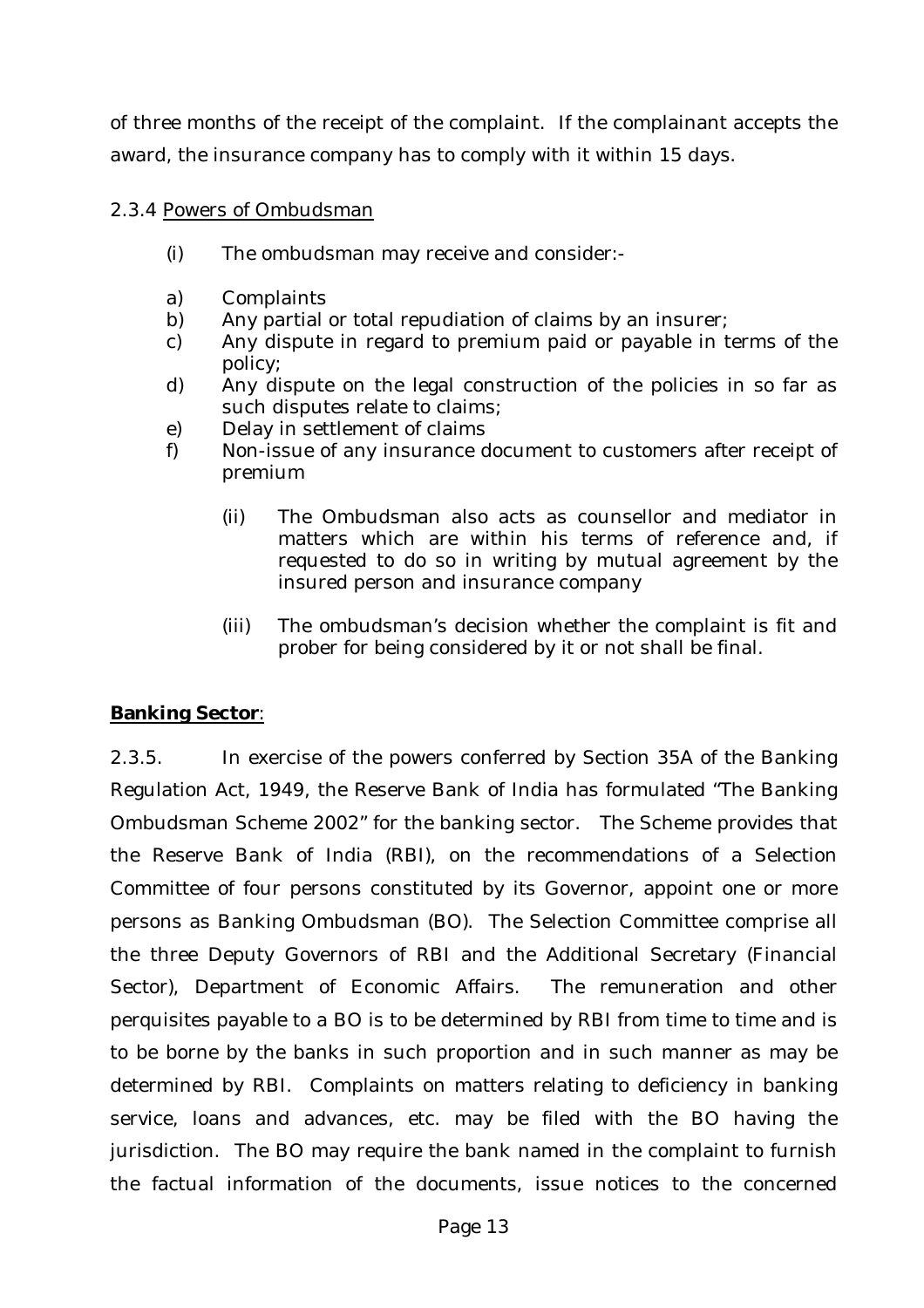parties and promote settlement of the complaint by following such procedures as he may consider appropriate and he shall not be bound by any legal rule of evidence in this aspect. If a complaint is not settled by agreement within a period of one month, the BO may pass an award after affording the parties reasonable opportunities to present their cases. If the complainant and the bank accept the award, it is implemented. If either of them do not agree to it, then an appeal may be filed before the Review Authority (RA). If the RA is of the opinion that no revision of award is required, then it will issue its directions to the Bank for implementation of the award within six weeks. However, if RA feels that the revision of the award is necessary, it may again refer it to BO for reviewing it in the light of the observations of RA.

2.3.6 The BO scheme indicates the procedure for redressal of grievances like grounds of complaints, procedure for filing the complaint, power of the Ombudsman to call for information, settlement of complaint by agreement and award by the BO.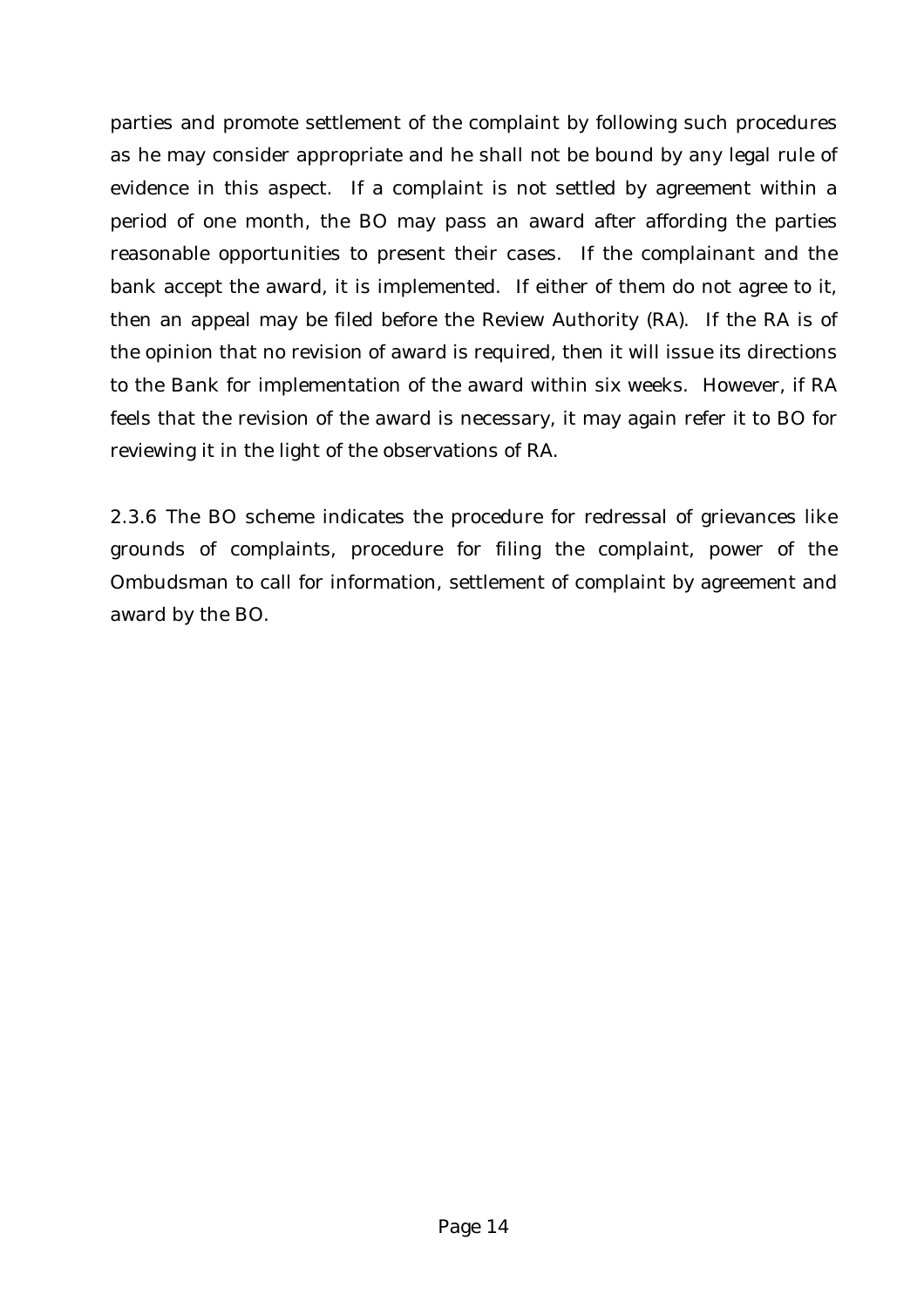#### **CHAPTER 3**

## **Issues and questions for consultation**

3.1 Since individual complaints are not explicitly covered by the bodies under TRAI Act, 1997 and that for reasons already stated in paragraph 1.8, internal complaint redressal system is required for the telecom sector, particularly for the private sector operators, there is a plausible case of an institution like that of an Ombudsman in telecom sector and the purpose of bringing out this Consultation Paper is to have the matter discussed in details with the stakeholders. The following questions in this regard need to be addressed:

- (i) Is there a need for an Ombudsman in the telecom sector? Should the Ombudsman be only at the central level, or should it be at each circle level?
- (ii) Should the Ombudsman be created by an Act of Parliament or through a notification issued by the Government or through a decision taken by the telecommunication industry?
- (iii) Should there be a Council to help and assist the Ombudsman in due discharge of his functions?
- (iv) What do you think would be the best way of funding of the Office of Ombudsman?
- (v) What should be the terms of reference i.e. types of complaints, which can be handled by Ombudsman?
- (vi) What should be the duties, responsibilities, functions and powers of the Ombudsman?